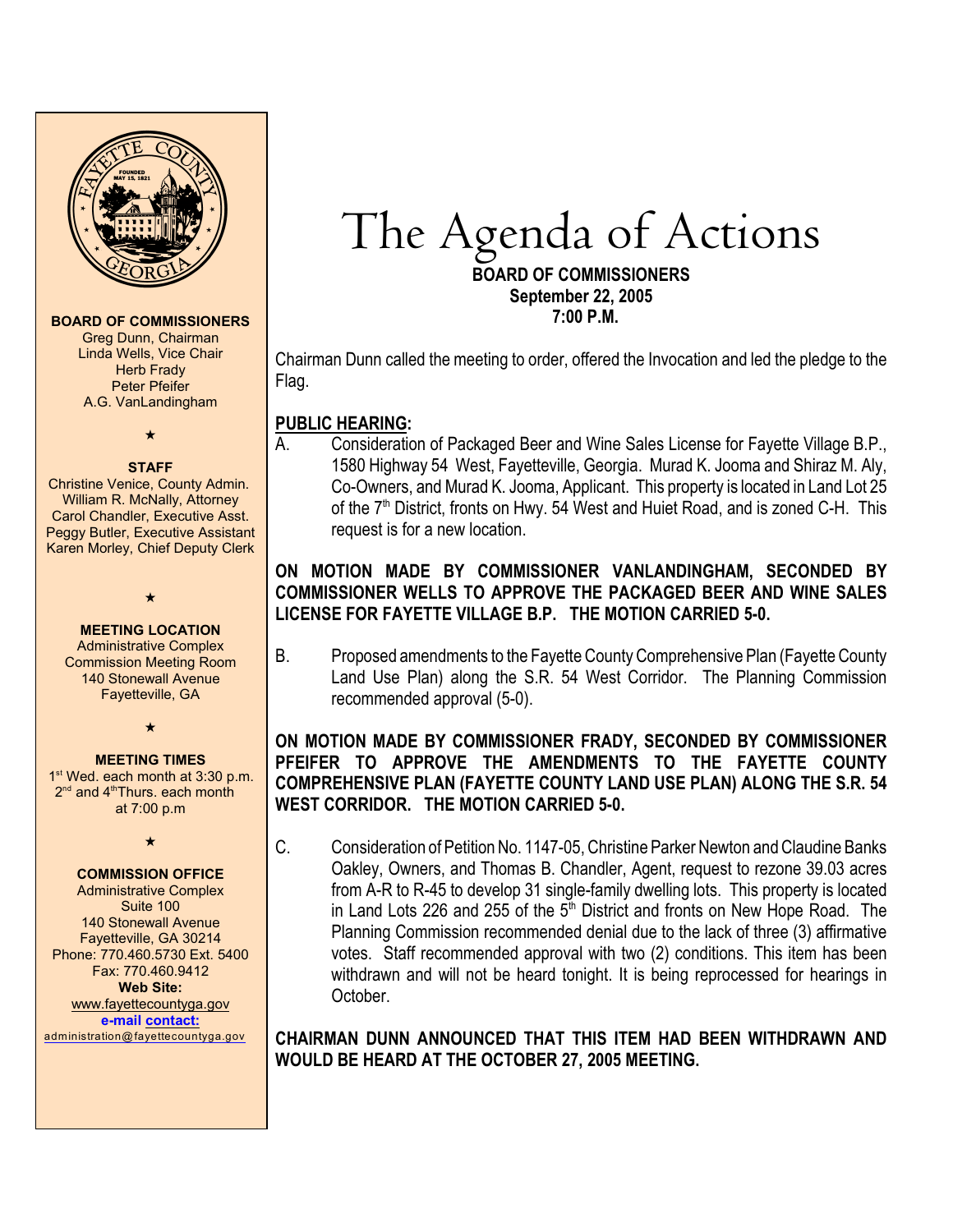D. Consideration of Petition No. 1151-05, 54 West, LLC, Owner, and Grover and Corlew, Agent, request to rezone 16.66 acres from A-R to O-I to develop a Professional Office Park. This property is located in Land Lot 8 of the 7th District and fronts on S.R. 54 West. The Planning Commission recommended approval subject to the two recommended conditions (5-0). Staff recommended approval with two conditions.

# **ON MOTION MADE BY COMMISSIONER WELLS, SECONDED BY COMMISSIONER FRADY TO APPROVE PETITION NO. 1151-05 WITH TWO CONDITIONS. THE MOTION CARRIED 5-0.**

E. Consideration of Petition No. 1152-05, Humber Construction, LLC, Owner, and Brad Humber, Agent, request to rezone 80.44 acres from A-R to C-S to develop a proposed subdivision consisting of 32 single-family dwelling lots. This property is located in Land Lots 229 and 252 of the  $4<sup>th</sup>$  District and fronts on McBride Road. The Planning Commission recommended denial due to the lack of three (3) affirmative votes. Staff recommended approval with two (2) conditions. Petitioner requested this item be tabled from the Board of Commissioners' August 25<sup>th</sup> meeting to the September 22, 2005 Board of Commissioners' meeting.

### **ON MOTION MADE BY COMMISSIONER VANLANDINGHAM, SECONDED BY COMMISSIONER PFEIFER TO APPROVE PETITION NO. 1152-05 AS R-70 ZONING FOR TWO ACRE LOTS. THE MOTION CARRIED 5-0.**

F. Consideration of Petition No. 1153-05, Ms. Bobbie J. Roberts, Executrix of the Estate of Grace Prayor, Owner, and Rufus Prayor, Agent, request to rezone 2.15 acres from A-R to R-70 to develop one (1) single-family dwelling lot. This property is located in Land Lot 22 of the 5th District and fronts on Weldon Road. The Planning Commission recommended approval (5-0). Staff recommended approval.

# **ON MOTION MADE BY COMMISSIONER PFEIFER, SECONDED BY COMMISSIONER WELLS TO APPROVE PETITION NO. 1153-05. THE MOTION CARRIED 5-0.**

G. Consideration of Petition No. 1154-05, Allen and Judy Pendergrass, Owners, and Attorney Geoffrey Slade, Agent, request to rezone 4.756 acres from A-R to R-40 to develop two (2) single-family dwelling lots. This property is located in Land Lot 250 of the 13th District and fronts on Mitchell Road and S.R. 279. The Planning Commission recommended approval of tract I with no conditions (5-0) and approval of tract 2 subject to the one recommended condition (5-0). Staff recommended approval with one condition.

# **ON MOTION MADE BY COMMISSIONER WELLS, SECONDED BY COMMISSIONER PFEIFER TO APPROVE PETITION NO. 1154-05 WITH ONE RECOMMENDED CONDITION. THE MOTION CARRIED 5-0.**

H. Consideration of Petition No. T-015-05, William and Betty Shubert, Owners, and Jeffrey Evans of Powertel/Atlanta, Inc., Agent, request to construct a 150 foot Monopole Telecommunications Tower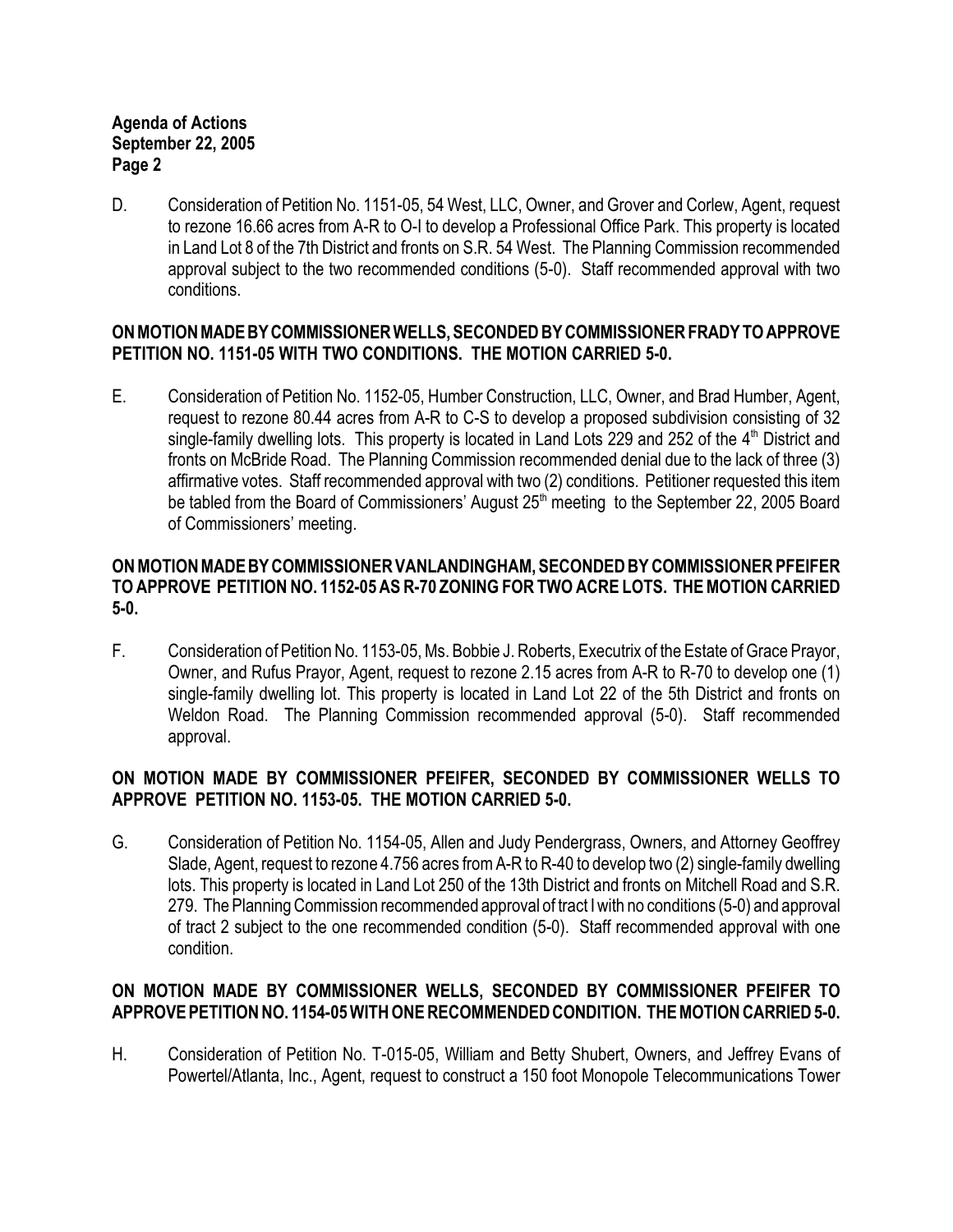plus a 4 foot lightning rod. This property is located in Land Lot 104 of the 7th District, consists of 49.75 acres, fronts on Dogwood Trail Road, and is zoned A-R. Proposed tower does not comply with the 2 mile separation between tower facilities. The Planning Commission recommended approval subject to the four recommended conditions (3-2). Staff recommended with four conditions.

# **ON MOTION MADE BY COMMISSIONER VANLANDINGHAM, SECONDED BY COMMISSIONER WELLS TO DENY PETITION NO. T-015-05. THE MOTION CARRIED 5-0.**

# **OLD BUSINESS:**

I. Mike Smola, representing the Tyrone Town Council, will appear to ask the County to consider releasing deed restrictions on Shamrock Park and to present results of a recent town-wide survey.

# **ON MOTION MADE BY COMMISSIONER VANLANDINGHAM, SECONDED BY COMMISSIONER WELLS TO DENY THE REQUEST FROM THE TOWN OF TYRONE TO WITHDRAW THE REVERSION CLAUSE FOR SHAMROCK PARK. THE MOTION CARRIED 5-0.**

# **CONSENT AGENDA: ON MOTION MADE BY COMMISSIONER WELLS, SECONDED BY COMMISSIONER VANLANDINGHAM TO APPROVE THE CONSENT AGENDA AS PRESENTED. THE MOTION CARRIED 5-0.**

- 1. Approval of request from Chief Jack Krakeel for adoption of the Fayette County Pre-Disaster Mitigation Plan.
- 2. Approval of request from Director of Central Support Services Mark Pullium to transfer \$20,000 from contingency to perform repairs on roof leaks at the Stonewall Administrative Complex.
- 3. Approval of request from Director of Central Support Services Mark Pullium to transfer \$140 for FY 2006 from contingency to cover legal expenditures paid in FY 2004; reversal of \$11,623 legal budget transfer recorded and place back in Sheriff Administration FY 2005 cleaning supplies budget line, and (3) reclass of legal expenditures originally charged to the Sheriff during FY 2005 to the Commissioners' legal expenditure line item.
- 4. Approval of request from the Town of Tyrone for the County to adopt an Agreement allowing the County to conduct Tyrone's 2005 Municipal Election and authorization for the Chairman to execute the Agreement.
- 5. Approval of request from Director of Purchasing Tim Jones to approve Staff's recommendation to award Proposal #P522 (Ambulance Billing and Collections) to the company with the best proposal, Hinson Systems, Inc.
- 6. Approval of request to waive \$25 service fees as requested by Tony Parrott, Water System Manager.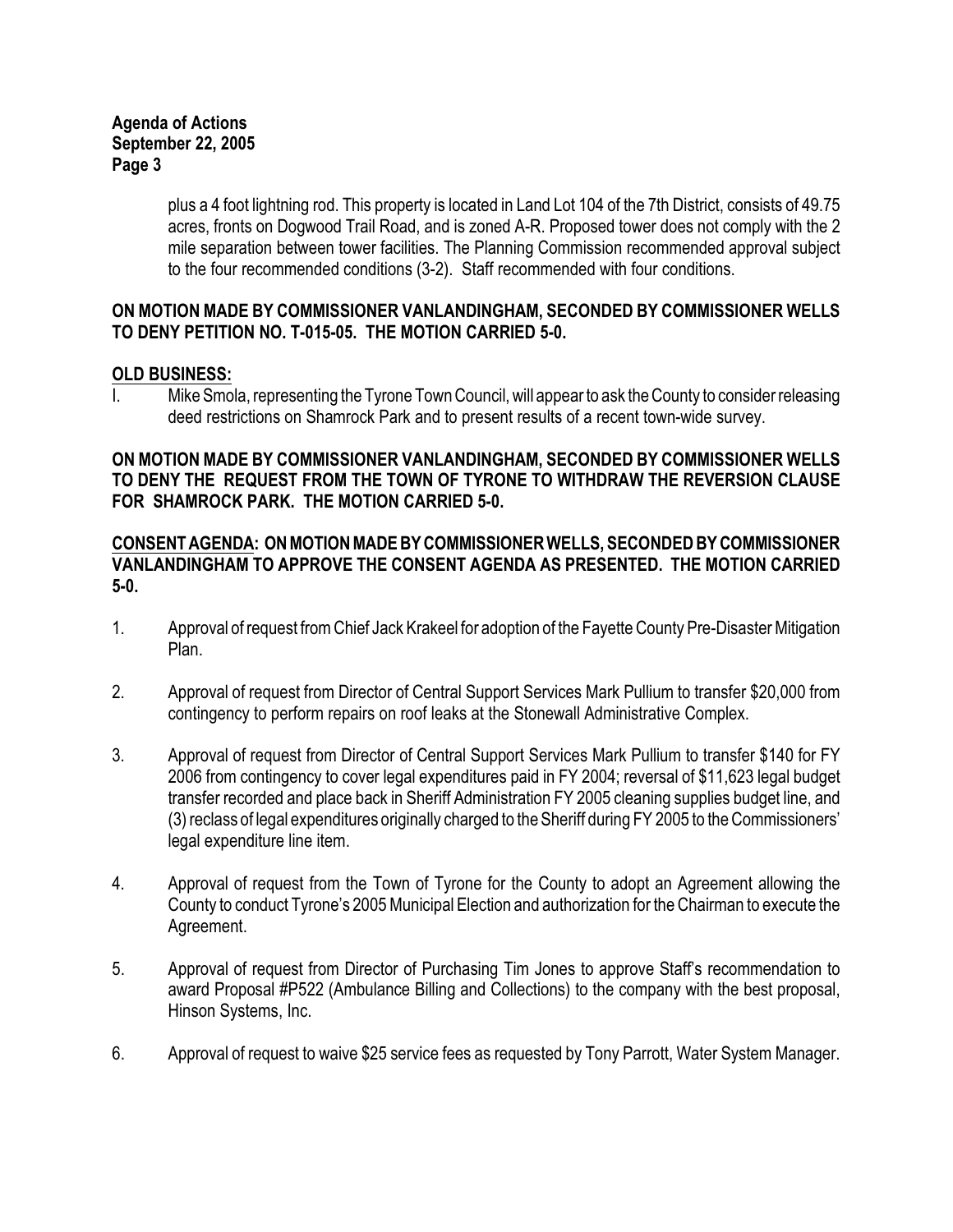- 7. Approval of "Statement of Support for the Guard and Reserve" sponsored by the Association of County Commissioners of Georgia.
- 8. Approval of Intergovernmental Agreement For Distribution of S.P.L.O.S.T. Proceeds between Fayette County and the Town of Brooks.
- 9. Approval of Intergovernmental Agreement For Distribution of S.P.L.O.S.T. Proceeds between Fayette County and the Town of Tyrone.
- 10. Approval of Agreement with Town of Brooks for the provision of Animal Control services inside Brooks by the County.
- 11. Approval of amendment to County Capital Improvement Plan as requested by County Administrator.
- 12. Approval of minutes for Board of Commissioners' meeting held on August 25, 2005.

# **PUBLIC COMMENT:**

Members of the public are allowed up to five minutes each to address the Board on issues of concern other than those items which are on this evening's agenda.

**John Munford:** John Munford commented on libraries in general. He also thanked the Board for the County's support for families of Hurricane Katrina.

**Georgia Lungaro:** Georgia Lungaro, 507 Gingercake Road, Fayetteville read a letter to the Board on behalf of her husband regarding the County's employment structure.

#### **STAFF REPORTS:**

**COMMUNITY RATING SYSTEM ANNUAL RECERTIFICATION:** County Administrator Chris Venice asked for the Board's consideration in authorizing the Chairman to execute the Community Rating System Annual Recertification as a result of the National Flood Insurance Program award to Fayette County of a Class 7 rating in May 2004. She said this rating had resulted in a 15% discount for Fayette County residents requiring NFIP insurance in Special Flood Hazard Areas.

# **ON MOTION MADE BY COMMISSIONER WELLS, SECONDED BY COMMISSIONER FRADY TO AUTHORIZE THE CHAIRMAN TO EXECUTE THE COMMUNITY RATING SYSTEM ANNUAL RECERTIFICATION. THE MOTION CARRIED 5-0.**

**EXECUTIVE SESSION:** Attorney McNally requested an executive session to discuss four legal matters and one real estate item.